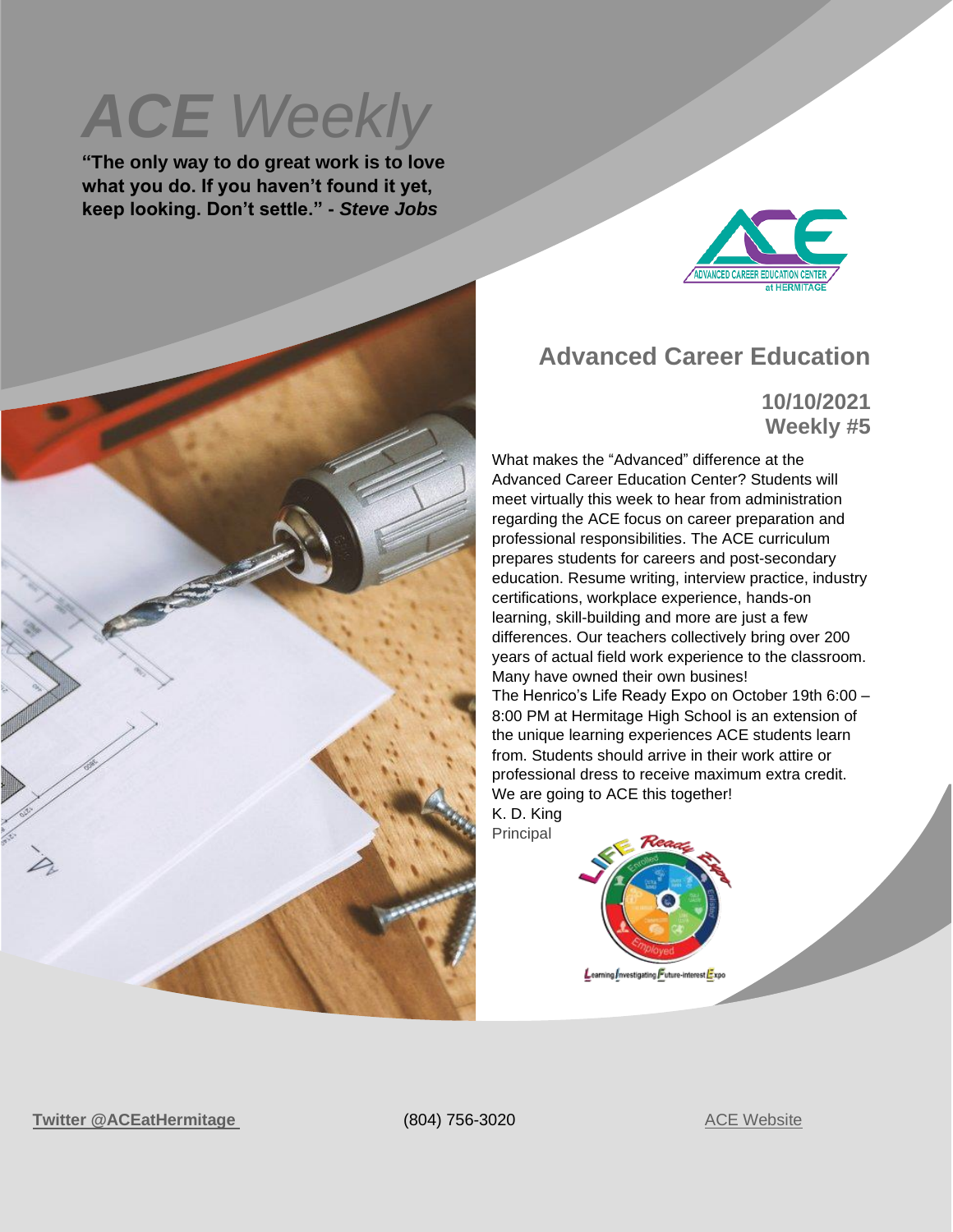# **Upcoming Events/Dates**

[CLICK HERE f](http://track.spe.schoolmessenger.com/f/a/xwNFdIS3OBonMf9XwdbnBQ~~/AAAAAQA~/RgRjHicOP0RNaHR0cHM6Ly9oZW5yaWNvc2Nob29scy51cy93cC1jb250ZW50L3VwbG9hZHMvSENQUy1TY2hvb2wtQ2FsZW5kYXItMjAyMS0yMi5wZGZXB3NjaG9vbG1CCmE4jvM8Ycm9hsxSGGtka2luZ0BoZW5yaWNvLmsxMi52YS51c1gEAAAAAQ~~)or the HCPS 21-22 Calendar

#### **October 19**

Life Ready Expo **6:00 p.m. – 8:00 p.m.** Come meet and talk with hundreds of employers and business owners to learn about career paths. Students should arrive in their work at dressed professionally. Students will rec credit for attending and completing an exprovided by their teacher. Some employers will be hiring on the spot. Bring a resume and get ready to learn from local companies.

#### **November 4 th**

Parent/Teacher conferences are scheduled for 11/4. Teachers will be reaching out to parents regarding conferencing times.

#### **November 16th&17th**

Students will take the Workplace Readiness test if they have not already passed.

### **Learning in the Field**

Students in the HVAC program attended the house building project and installed a heater strip last week. The guys look great in their work attire!



#### **Community Connections**

Students in Vet Science have partnered with Richardson's Rescue to foster kittens in need of homes. Please give us a call at 756-3020 if you can provide a loving home.



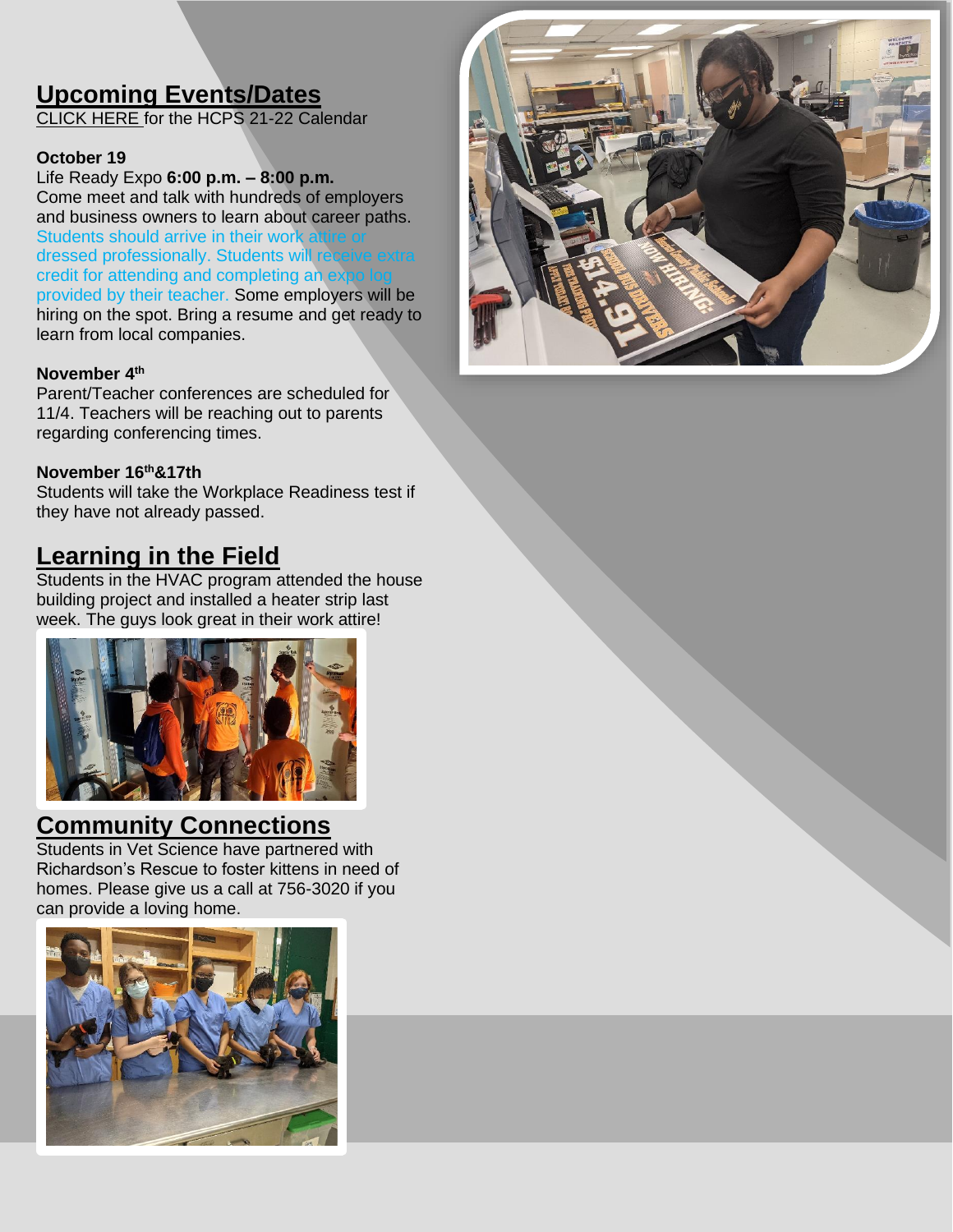## **Hermitage ACE Renovation & Expansion**

We are growing and need more space! ACE at Hermitage will soon be going through a renovation and expansion of facility slated to be completed 2023. A new ACE facility will be constructed near the current building including classroom renovations. We are super excited and will keep you updated as we progress through each construction phase.

## **College Financial Aid**

Ms. Dixon will be connecting with classes during the next two weeks to talk about post-secondary education and why it is important to begin thinking about how to pay for it. Please feel free to reach out directly to her for specific questions or assistance.

**College Financial Aid -** Ms.Dixon [acehermitage@grasp4va.org](mailto:acehermitage@grasp4va.org)



### **Business Partners**

All of our programs have a business advisory board to help keep us stay current and connected to changes in the field. Please contact us if you are employed in a field corresponding to one of our programs and would like to serve in an advisory capacity.

## **Dismissal**

Car riders and walkers are dismissed at the end of the school day at 3:55. Bus riders are dismissed by home school as buses arrive.

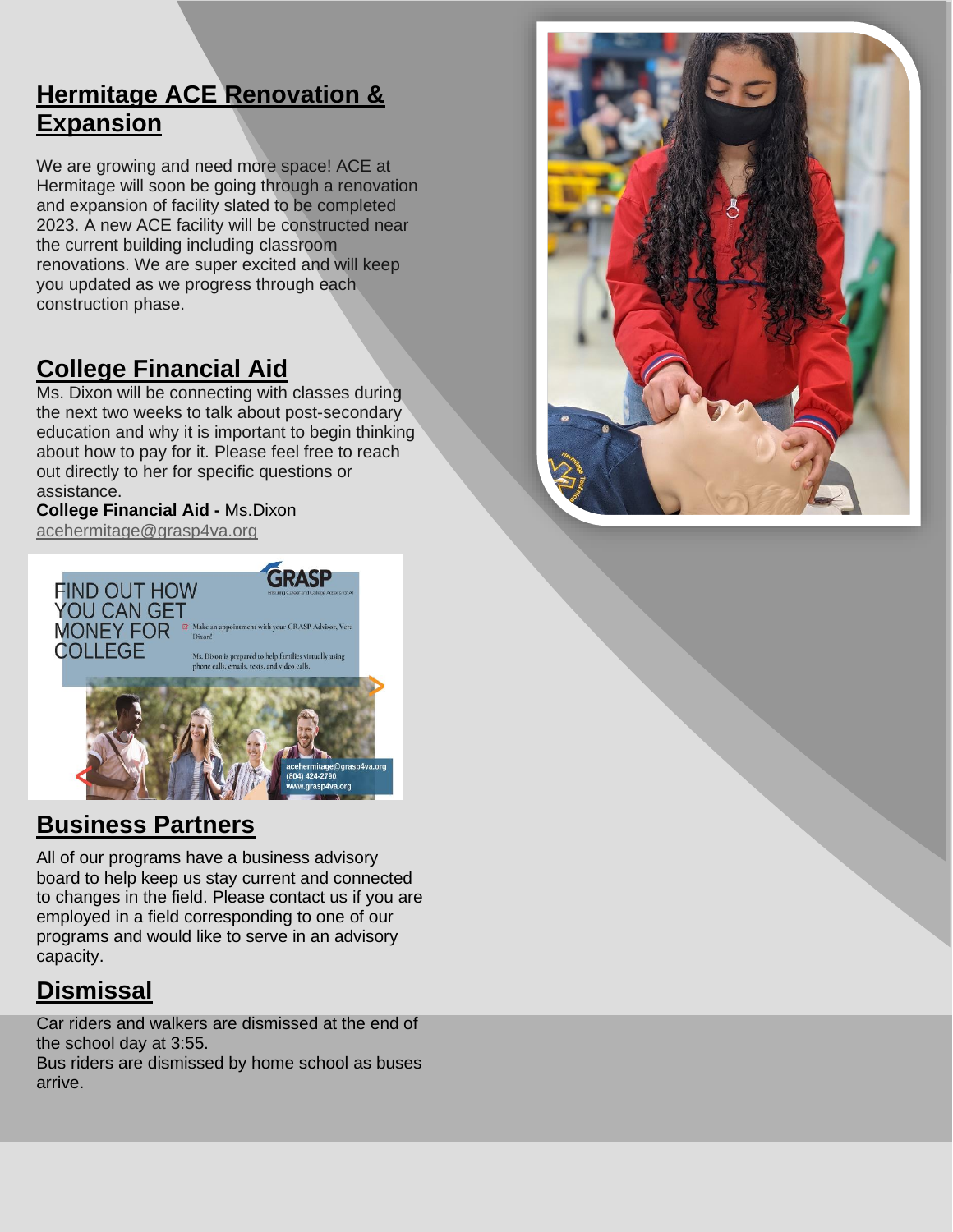## **Student Organizations**

**NTHS (National Technical Honor Society)** Contact: Ms. Dorband & Mrs. Davis [wcdorband@henrico.k12.va.us](mailto:wcdorband@henrico.k12.va.us) [mcdavis@henrico.k12.va.us](mailto:mcdavis@henrico.k12.va.us)

## **Academic Supports**

Students have access to a variety of supports in the followig areas. Please contact the staff member directly or stop by the main office for assistance.

**Math** – TBD ( We are in the process of hiring for math support.)

**English** – Ms. Drinnon [agdrinnon@henrico.k12.va.us](mailto:agdrinnon@henrico.k12.va.us)

**ESL** – Ms. Paul [tpaul@henrico.k12.va.us](mailto:tpaul@henrico.k12.va.us)

**Reynolds Community College & Dual Enrollment -** Ms. Jackson [Jackson@reynolds.edu](mailto:Jackson@reynolds.edu)

**College Financial Aid -** Ms.Dixon [acehermitage@grasp4va.org](https://hcpschools-my.sharepoint.com/personal/kdking_henrico_k12_va_us/Documents/Documents/acehermitage@grasp4va.org)

**Resume Assistance & Interviewing** 

Ms. Budryk

[jgbudryk@henrico.k12.va.us](mailto:jgbudryk@henrico.k12.va.us)

**Career Counseling** – Mr. Lewis can be reached at [rwlewis@henrico.k12.va.us](mailto:rwlewis@henrico.k12.va.us) should you need any assistance. The career counseling center keeps a job board posted for students looking to work.



### **Covid Dashboard**

This week our school recorded 0 positive COVID cases and 0 exposures.